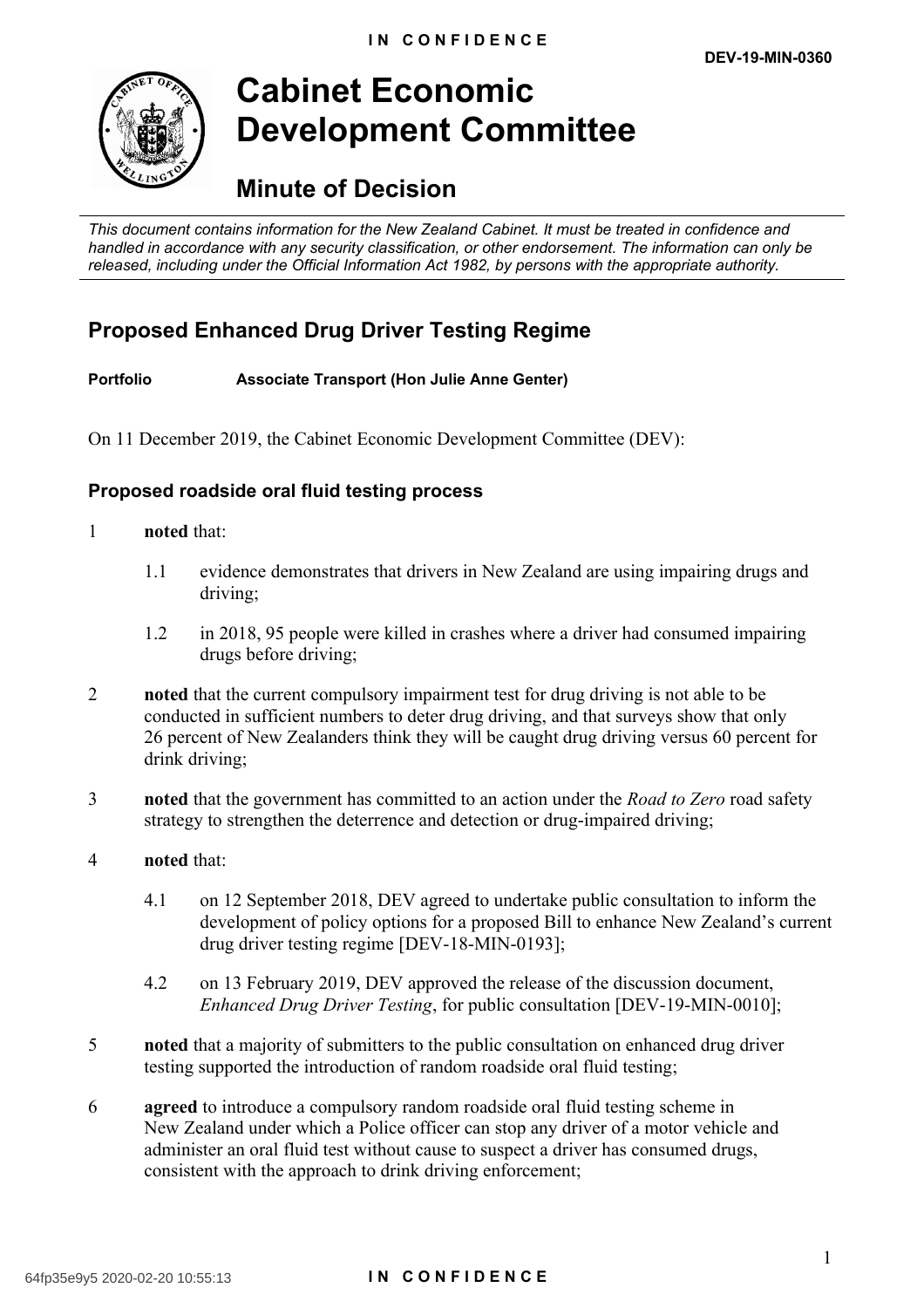- 7 **noted** that the new oral fluid drug testing process will operate alongside, and complement, the existing compulsory impairment test process, which needs to be retained because oral fluid testing devices can only detect a limited range of drugs;
- 8 **noted** that, based on analysis of the elevated crash risk of drugs and the prevalence of their use by New Zealand drivers, the drugs or drug classes that will be tested for as part of the oral fluid testing process are THC (the psycho-active ingredient in cannabis), methamphetamine, benzodiazepines (sedatives), MDMA (ecstasy), opiates (e.g. morphine) and cocaine;

#### **Cut-off detection thresholds in oral fluid testing devices**

- 9 **noted** that oral fluid testing devices are manufactured with 'cut-off' thresholds for the detection of drugs to reduce the risk of false-positive results by ensuring there is a sufficient amount of a drug present in oral fluid to accurately determine a result, and to avoid penalising drivers for:
	- 9.1 accidental or passive exposure to drugs;
	- 9.2 low residual levels of a drug that are unlikely to impair driving in their blood due to previous but not recent use;
	- 9.3 consumed doses of some prescription or over-the-counter medicines that are unlikely to impair driving;
- 10 **agreed** that, before procuring oral fluid testing devices, including determining the appropriate cut-off thresholds to be incorporated in the devices, the Minister of Police be required to consult with the Minister of Transport and the Minister of Research, Science and Innovation, and take into account advice from an independent expert panel (paragraphs 23 to 24 below);
- 11 **agreed** that the Minister of Police will notify the oral fluid screening devices to be used in New Zealand by notice in the New Zealand Gazette, but will not publish details about the cut-off thresholds in the devices;

### **Drivers who fail two consecutive oral fluid tests will incur an infringement penalty**

- 12 **agreed** to create an infringement offence for producing two positive (failed) oral fluid tests after driving or attempting to drive a motor vehicle on a road;
- 13 **agreed** to align the infringement penalty for failing two oral fluid tests with the drink driving infringement penalty, currently a \$200 fee, 50 demerits, a 12-hour suspension from driving but no criminal record;
- 14 **agreed** that drivers who fail two oral fluid tests be given the right to elect an evidential blood test, but that the fee for the test be deferred until the result of the test is known;
- 15 **agreed** that the fee for electing a blood test be waived if a driver's blood sample does not show the presence of drugs or if the drugs are legitimately prescribed;
- 16 **noted** that drivers who elect to undertake an evidential blood test will be subject to both infringement and criminal penalties, depending on the levels of drugs in their blood sample;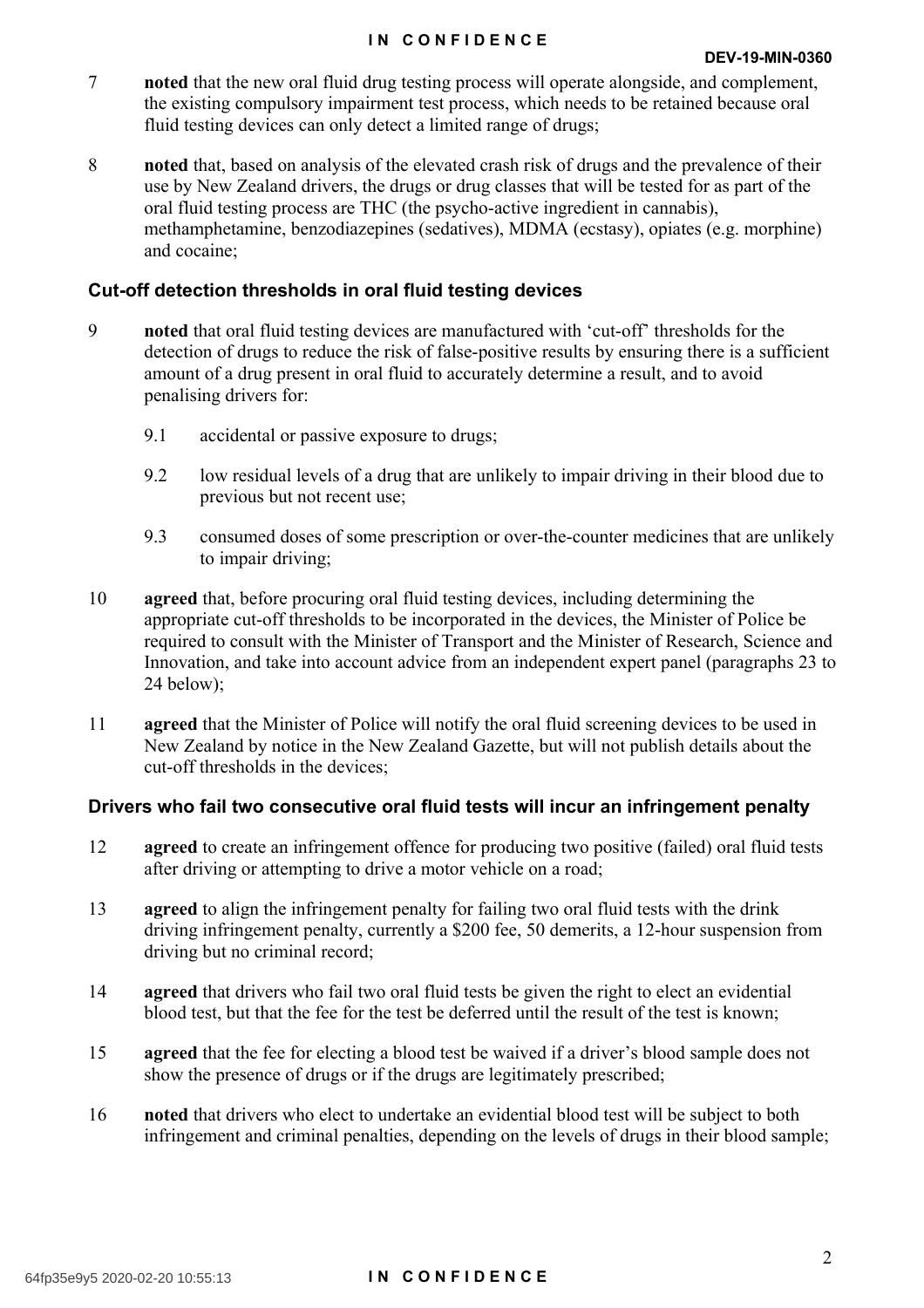#### **Switching between the compulsory impairment test and oral fluid testing processes will be restricted**

- 17 **agreed** that an enforcement officer cannot switch to the oral fluid testing process after they have commenced the compulsory impairment test process;
- 18 **agreed** that an enforcement officer can only switch to the compulsory impairment test process after the oral fluid testing process has commenced if:
	- 18.1 a driver has passed the first oral fluid test, but the enforcement officer has good cause to suspect a driver has consumed drugs that the device may not be able to test for; or
	- 18.2 a driver has failed the first oral fluid test and passed the second oral fluid test, but the officer has good cause to suspect a driver has consumed drugs;
- 19 **agreed** that a Police officer can require drivers who refuse to undertake oral fluid tests, or whose oral fluid tests show the presence of a combination of drugs and/or alcohol, to undertake an evidential blood test;
- 20 **agreed** that:
	- 20.1 it will be an offence to refuse to permit a blood sample to be taken;
	- 20.2 the penalty for refusing be aligned with the existing penalty under section 60 of the Land Transport Act 1998;

#### **Limits to be specified for blood analysis**

21 **agreed** to specify the limit for criminal penalties based on drug concentrations in blood that align with drink driving measures of impairment, being a limit equivalent to a blood-alcohol limit of 80mg/100ml – the level of the current drink driving criminal penalty;

#### **Low-level 'tolerance' thresholds to be applied to the detection of drugs in blood**

- 22 **agreed** to specify low-level tolerance thresholds to be applied to the detection of drugs in blood by the Institute of Environmental Science and Research, to avoid penalising drivers who have:
	- 22.1 accidental or passive exposure to drugs;
	- 22.2 low residual levels of a drug that are unlikely to impair driving in their blood due to previous but not recent use;
	- 22.3 consumed doses of some prescription or over-the-counter medicines that are unlikely to impair driving;

#### **Establish an independent expert panel**

- 23 **agreed** to commission an independent panel of medical science experts to provide advice to the government on:
	- 23.1 the limits to be specified for drugs in legislation;
	- 23.2 the low-level tolerance thresholds to be applied to the detection of drugs in blood by the Institute of Environmental Science and Research;

#### 64fp35e9y5 2020-02-20 10:55:13 **I N C O N F I D E N C E**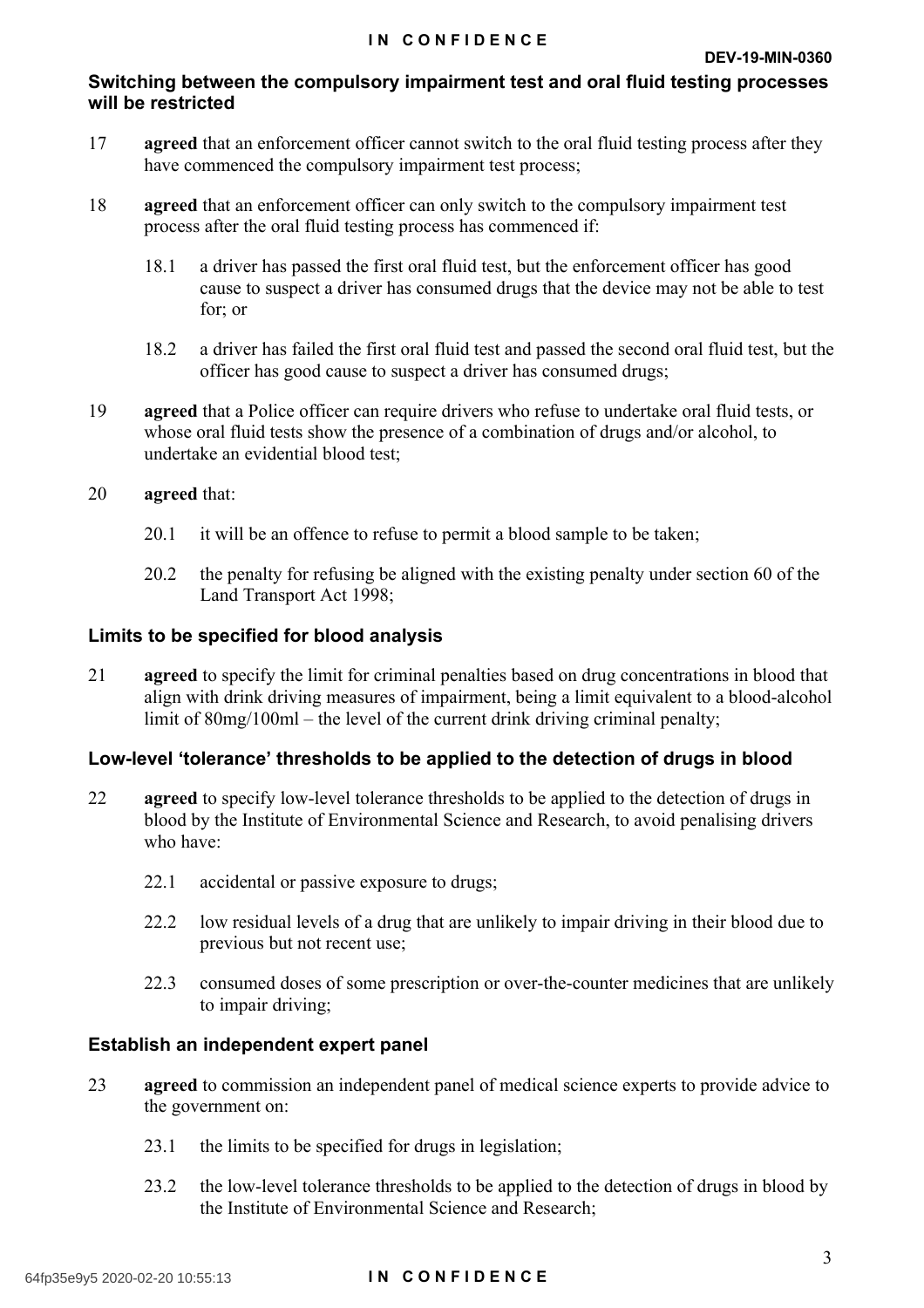- 23.3 the cut-off thresholds to be included in oral fluid testing devices;
- 24 **noted** that the independent panel of medical science experts will be appointed by the Associate Minister of Transport (Hon Julie Anne Genter), the Minister of Police and the Minister of Research, Science and Innovation in accordance with the Cabinet Fees Framework for advisory bodies;

#### **Penalties for exceeding legal limits**

- 25 **agreed** to create the following offences and penalties for drivers who fail an evidential blood test:
	- 25.1 an infringement offence for driving or attempting to drive a motor vehicle on a road with drugs in blood below an equivalent blood alcohol level of 80mg/100ml (paragraph 21 above): a \$200 fee, 50 demerits, a 12–hour suspension from driving but no criminal record;
	- 25.2 a criminal offence for driving or attempting to drive a motor vehicle on a road with drugs in blood at or above an equivalent blood alcohol level of 80mg/100ml (paragraph 21 above): a prison term of up to 3 months or a fine of up to \$4,500, and a mandatory disqualification from driving of 6 months or more;

#### **Penalties for driving after consuming combinations of alcohol and/or drugs**

- 26 **noted** that research shows that driving after consuming combinations of drugs, or drugs and alcohol, can increase crash risk by 20 times or more;
- 27 **noted** that the Associate Minister of Transport (Hon Julie Anne Genter) intends to consider developing higher penalties for drivers that test positive for a combination of impairing drugs and alcohol, including higher infringement penalties and criminal penalties, based on the level of alcohol that is present in the driver's blood;
- 28 **noted** that the Associate Minister of Transport (Hon Julie Anne Genter) intends to consider developing higher penalties for driving after consuming a combination of drugs;
- 29 **noted** that, to support establishing any criminal offences arising from paragraph 27 and 28 above, and to ensure that no driver receives a criminal penalty without having blood analysis, Police officers will be authorised to require a blood sample from the drivers, and that the existing offence for refusing to permit a blood specimen to be taken will be extended to these drivers:
- 30 **noted** that the Ministry of Justice will be consulted during the development of drafting instructions for the offences proposed in the paper under DEV-19-SUB-0360;
- 31 **noted** that drivers with prescriptions, who have taken drugs in accordance with their prescriptions and are eligible for a medical defence will not be subject to penalties for combined drug and alcohol use, but will remain liable for any qualifying drink driving offences;
- 32 **agreed** to create additional penalties for third and subsequent convictions for drug impaired driving under the proposed scheme, aligned with current offences and penalties for drink and drug driving;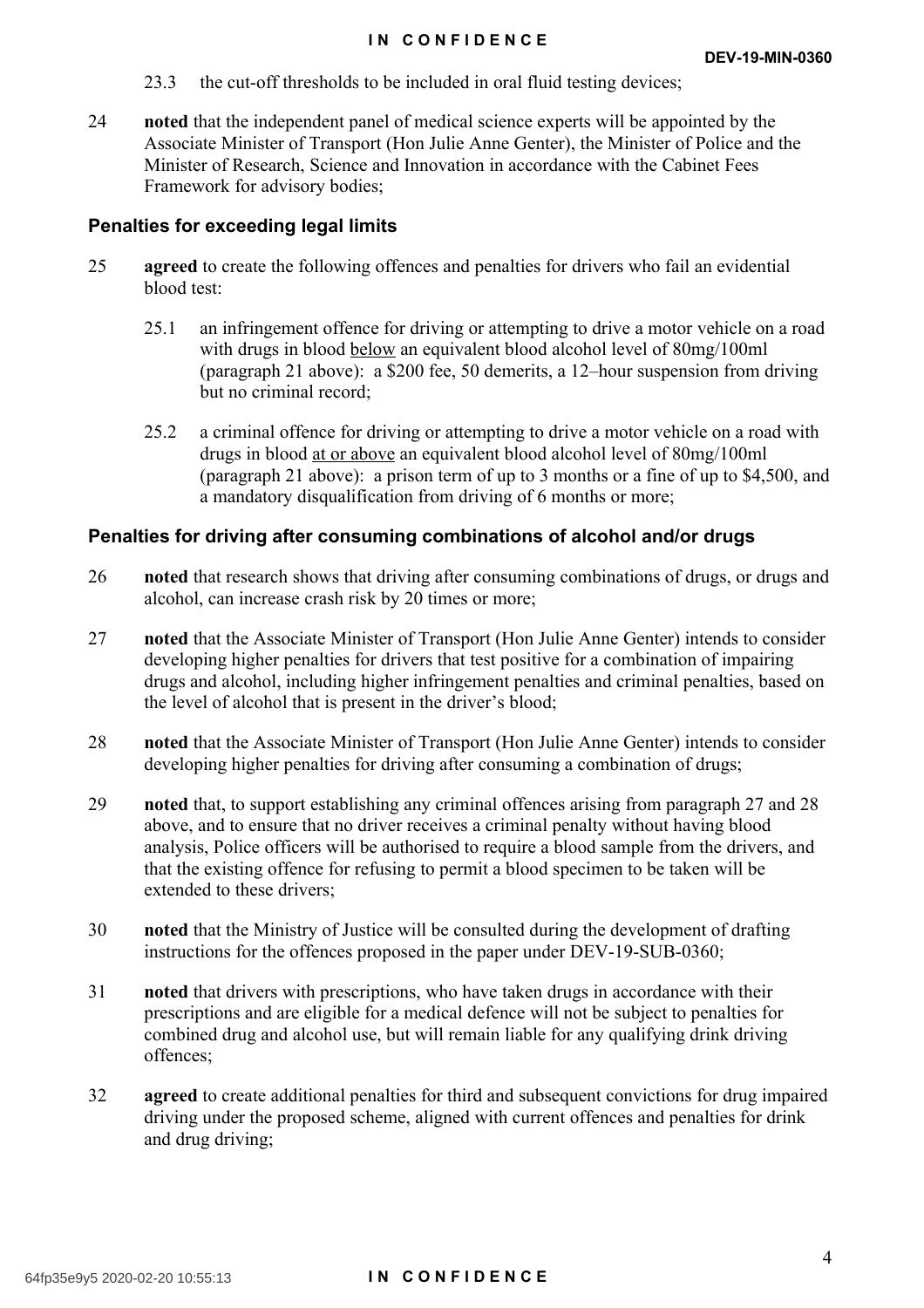#### **Medical defence**

- 33 **noted** that section 64 of the Land Transport Act 1998 provides a medical defence for drivers who fail a compulsory impairment test but have consumed drugs in accordance with a valid prescription;
- 34 **agreed** that a medical defence only be available to drivers who have undertaken an evidential blood test, either by election or as required by a Police officer;
- 35 **noted** that the Ministry of Transport will collaborate with the Ministry of Health to investigate options to ensure prescriptions are dispensed with correct information about the impairing effects of prescribed drugs, to avoid drivers being required to use the medical defence, and will report back to Cabinet if regulatory options are required;

#### **Harm minimisation approach to drug-impaired driving**

- 36 **agreed** to require Police to issue information about the availability of drug-related health services with infringement notices provided to drug drivers;
- 37 **agreed** that the Courts issue a compulsory health referral to a drug education or rehabilitation programme for second and subsequent criminal offences;

#### **Te Tiriti o Waitangi**

- 38 **noted** that new measures to address drug impaired driving could have disproportionate impacts for Māori men and women who experience more of the risk factors and vulnerabilities leading to offending and entry into the criminal justice system;
- 39 **noted** that these risk factors have informed the development of the proposed infringement offence scheme, which mitigates the risk of Māori men and women receiving criminal penalties for drug-impaired driving;
- 40 **noted** that Police are currently undertaking a programme of work to manage the potential for unconscious bias in Police practices;

#### **Financial and operational implications**

- 41 **agreed** to implement the new oral fluid drug testing regime delivering 33,000 drug tests in the first year, rising to 50,000 tests in the second year, and 66,000 tests in the third and subsequent years;
- 42 **noted** that the Ministry of Transport's cost-benefit analysis predicts harm saving from the proposed scheme at \$415 million over ten years, in a range of \$239 million to \$778 million, which equates to 65 lives, in a range of 37 to 123 lives;
- 43 **noted** that the costs to Police of implementing the proposed scheme will be met from the National Land Transport Fund under the Road Safety Partnership Programme of the National Land Transport Programme;
- 44 **noted** that the next Government Policy on Land Transport (GPS) will include funding for the new roadside drug testing regime as part of the government's increased safety investment proposed for the delivery of the *Road to Zero* road safety strategy;
- 45 **noted** that additional Budget funding for the Police costs of the scheme will not be required during the three-year term of the GPS;

#### 64fp35e9y5 2020-02-20 10:55:13 **I N C O N F I D E N C E**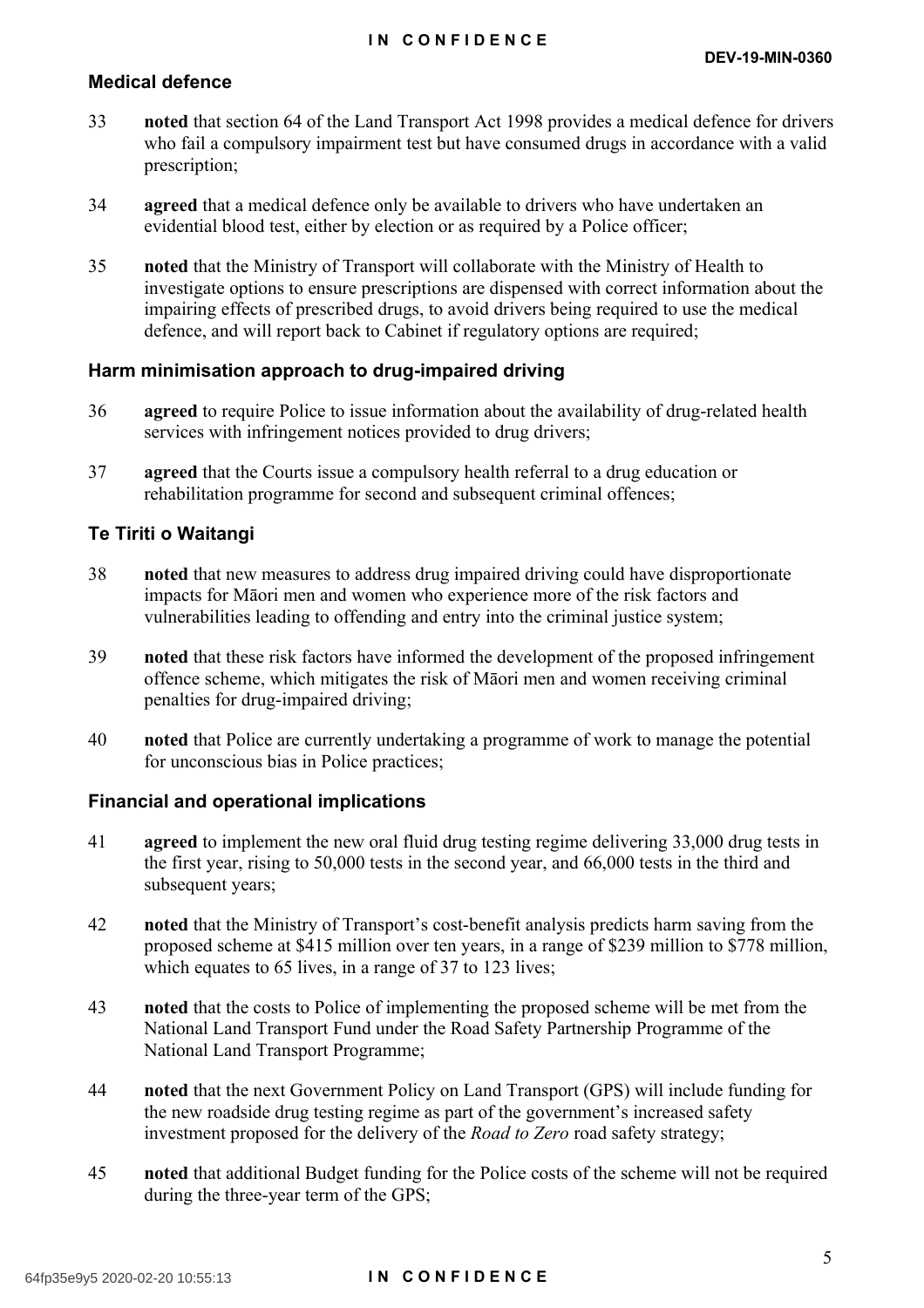- 46 **noted** that the Ministers of Transport and Police will approve any variation to the Road Safety Partnership Programme to accommodate the proposed scheme;
- 47 **noted** that the proposed scheme will have cost implications for the Waka Kotahi New Zealand Transport Agency, the Ministry of Justice and the Department of Corrections, which may require funding from Budget 2021;
- 48 **directed** the Waka Kotahi New Zealand Transport Agency, in conjunction with the Ministry of Transport, to review the driver licence reinstatement fee that applies for drivers after being suspended, to ensure the fee is sufficient to cover the increased volume of licence suspensions from the proposed scheme;
- 49 **noted** that in 2019, the government boosted District Health Board funding for mental health and addiction services by \$213 million, with \$44 million allocated to improve alcohol and drug residential services and \$14 million to improve support for those with mild to moderate needs;
- 50 **noted** that the Ministry of Transport will work with the Ministry of Health to model the financial impacts of the potential increase in demand for health-related services arising from the introduction of enhanced drug driving measures, and will report to Cabinet if there are further funding implications;

#### **Legislative implications**

- 51 **noted** that the Land Transport Act 1998 will be amended to introduce the drug testing proposal;
- 52 **noted** that consequential amendments will also be needed to the Land Transport (Offences and Penalties) Regulations 1999 to specify the infringement fee and demerit points for the new infringement offence;
- 53 **noted** that limits for drug concentrations in blood that establish offences will be specified in the Land Transport Act 1998;
- 54 **noted** that the drugs to be tested for by the oral fluid testing process will be specified by Order in Council, and that the Minister of Police will approve the oral fluid screening devices to be used in New Zealand by Notice in the *New Zealand Gazette*;
- 55 **invited** the Associate Minister of Transport (Hon Julie Anne Genter) and the Minister of Police to issue drafting instructions to the Parliamentary Counsel Office to give effect to the above paragraphs;
- 56 **authorised** the Associate Minister of Transport (Hon Julie Anne Genter), in consultation with the Minister of Police, to make decisions in relation to any minor, technical, procedural, transitional or consequential matters that arise during the drafting of legislative amendments for the purpose of giving effect to the above paragraphs;
- 57 **noted** that a category 4 priority will be sought for the Land Transport (Drug Driving) Amendment Bill on the 2020 Legislation Programme (to be referred to a select committee in 2020).

Janine Harvey Committee Secretary

Hard-copy distribution: (see over)